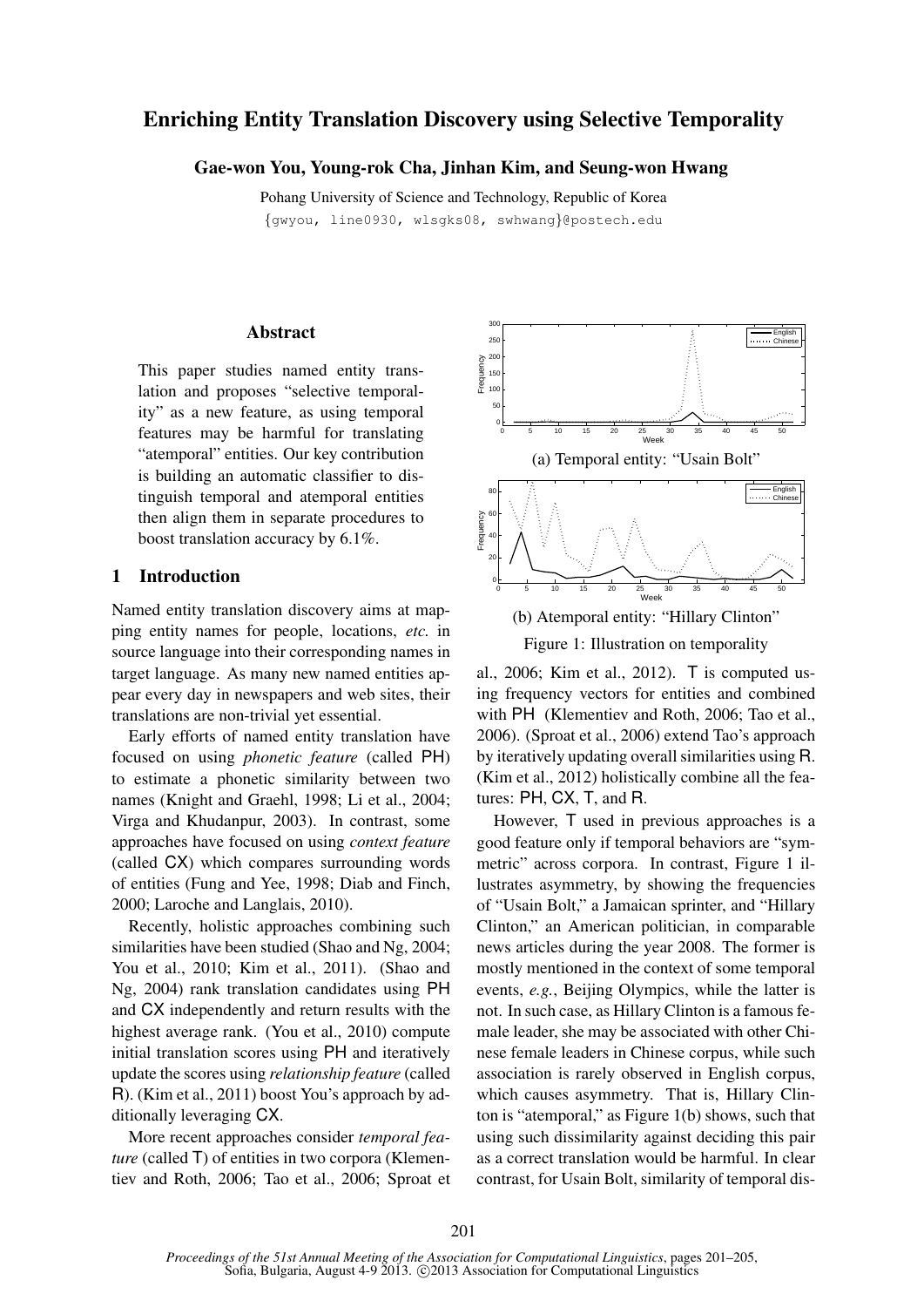tributions in Figure 1(a) is a good feature for concluding this pair as a correct one.

To overcome such problems, we propose a new notion of "selective temporality" (called this feature ST to distinguish from T) to automatically distinguish temporal and atemporal entities. Toward this goal, we design a classifier to distinguish temporal entities from atemporal entities, based on which we align temporal projections of entity graphs for the temporal ones and the entire entity graphs for the atemporal ones. We also propose a method to identify the optimal window size for temporal entities. We validate this "selective" use of temporal features boosts the accuracy by 6.1%.

## 2 Preliminaries

Our approach follows a graph alignment framework proposed in (You et al., 2010). Our graph alignment framework consists of 4 steps.

### 2.1 Step 1: Graph Construction

We first build a graph  $G = (V, E)$  from each language corpus, where  $V$  is a set of entities (nodes) and  $E$  is a set of co-occurrence relationships (unweighted edges) between entities. We consider entities occurring more than  $\eta$  times as nodes and entity pairs co-occurring more than  $\sigma$  times as edges.

To identify entities, we use a CRF-based named entity tagger (Finkel et al., 2005) and a Chinese word breaker (Gao et al., 2003) for English and Chinese corpora, respectively.

### 2.2 Step 2: Initialization

Given two graphs  $G_e = (V_e, E_e)$  and  $G_c$  =  $(V_c, E_c)$ , we initialize  $|V_e|$ -by- $|V_c|$  initial similarity matrix  $R^0$  using PH and CX for every pair  $(e, c)$  where  $e \in V_e$  and  $c \in V_c$ .

For PH, we use a variant of Edit-Distance (You et al., 2010) between English entity and a romanized representation of Chinese entity called Pinyin. For CX, the context similarity is computed based on entity context which is defined as a set of words near to the entity (we ignore some words such as stop words and other entities). We compute similarity of the most frequent 20 words for each entity using a variant of Jaccard index. To integrate two similarity scores, we adopt an average as a composite function.

We finally compute initial similarity scores for all pairs  $(e, c)$  where  $e \in V_e$  and  $c \in V_c$ , and build the initial similarity matrix  $R^0$ .

### 2.3 Step 3: Reinforcement

We reinforce  $R^0$  by leveraging R and obtain a converged matrix  $R^{\infty}$  using the following model:

$$
R_{(i,j)}^{t+1} = \lambda R_{(i,j)}^0 + (1 - \lambda) \sum_{(u,v)_k \in B^t(i,j,\theta)} \frac{R_{(u,v)}^t}{2^k}
$$

This model is a linear combination of (a) the initial similarity  $R^0_{(i,j)}$  of entity pair  $(i,j) \in V_e \times V_c$  and (b) the similarities  $R^t_{(u,v)}$  of their matched neighbors  $(u, v) \in V_e \times V_c$  where t indicates iteration,  $B<sup>t</sup>(i, j, \theta)$  is an ordered set of the matched neighbors, and  $k$  is the rank of the matched neighbors.  $\lambda$  is the coefficient for balancing two terms.

However, as we cannot assure the correctly matched neighbors  $(u, v)$ , a chicken-and-egg dilemma, we take advantage of the current similarity  $R<sup>t</sup>$  to estimate the next similarity  $R<sup>t+1</sup>$ . Algorithm 1 describes the process of matching the neighbors where  $N(i)$  and  $N(j)$  are the sets of neighbor nodes of  $i \in V_e$  and  $j \in V_c$ , respectively, and  $H$  is a priority queue sorting the matched pairs in non-increasing order of similarities. To guarantee that the neighbors are correctly matched, we use only the matches such that  $R^t_{(u,v)} \geq \theta$ .

| <b>Algorithm 1</b> $B^{t}(i, j, \theta)$                              |
|-----------------------------------------------------------------------|
| 1: $M \leftarrow \{\}; H \leftarrow \{\}$                             |
| 2: $\forall u \in N(i), \forall v \in N(j)$ H.push $(u, v)$ such that |
| $R^t_{(u,v)} \geq \theta$                                             |
| 3: while $H$ is not empty do                                          |
| 4: $(u, v) \leftarrow H.pop()$                                        |
| 5: if neither $u$ nor $v$ are matched yet then                        |
| 6:<br>$M \leftarrow M \cup \{(u, v)\}\$                               |
| 7:<br>end if                                                          |
| 8: end while                                                          |
| 9: return $M$                                                         |
|                                                                       |

## 2.4 Step 4: Extraction

From  $R^{\infty}$ , we finally extract one-to-one matches by using simple greedy approach of three steps: (1) choosing the pair with the highest similarity score; (2) removing the corresponding row and column from  $R^{\infty}$ ; (3) repeating (1) and (2) until the matching score is not less than a threshold  $\delta$ .

# 3 Entity Translation Discovery using Selective Temporality

Overall Framework: We propose our framework by putting together two separate procedures for temporal and atemporal entities to compute the overall similarity matrix R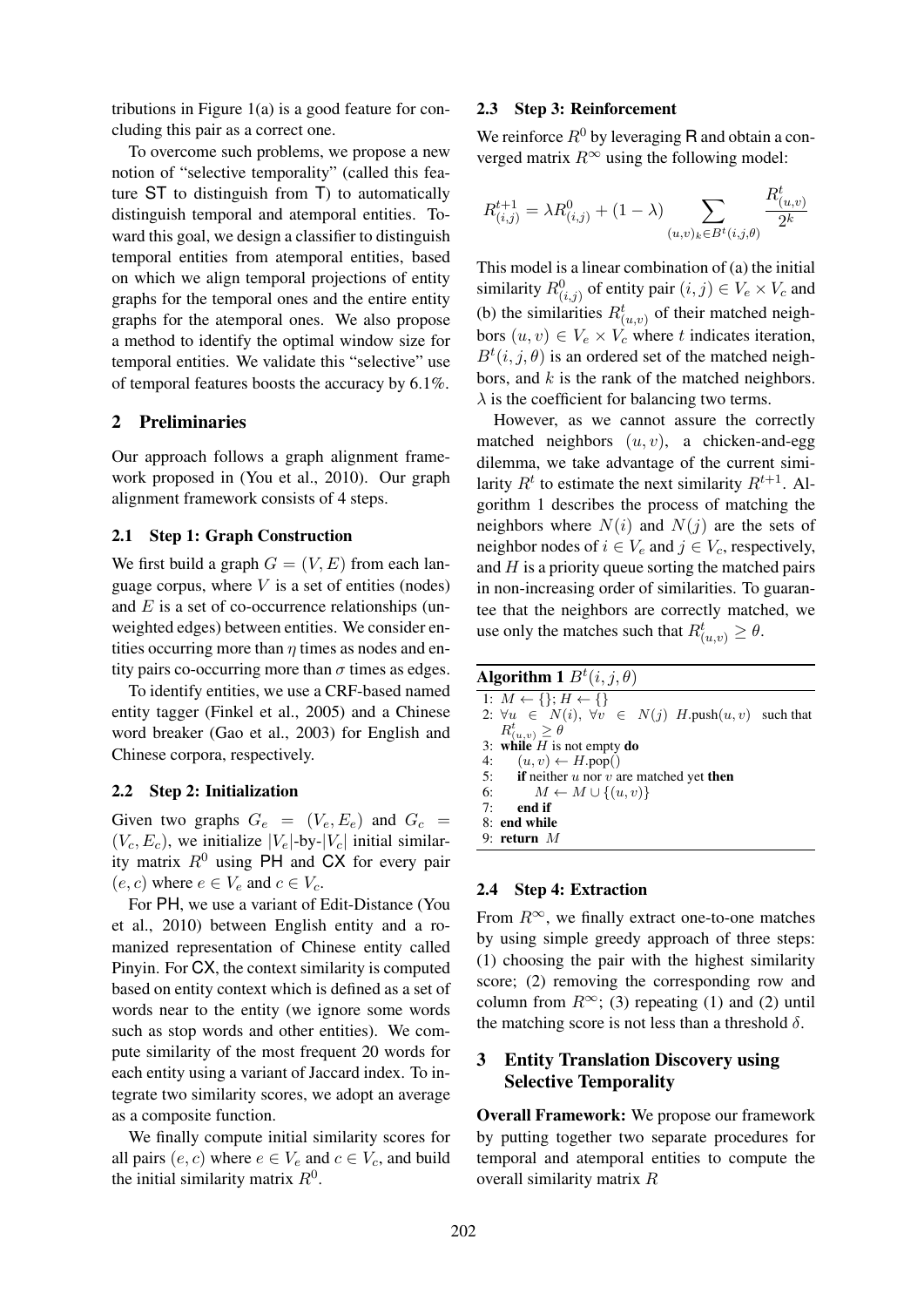We first build two temporal graphs from the corpora within every time window, optimized in Section 3.1. We then compute the reinforced matrix  $R_s^{\infty}$  obtained from the window starting at the timestamp s. To keep the best match scores among all windows, we update  $R$  using the best similarity among  $\forall s, R_s^{\infty}$ . we then extract the candidate translation pairs  $M_{ours}$  by running step 4.

As there can exist atemporal entities in  $M_{ours}$ , we classify them (Section 3.2). Specifically, we build two entire graphs and compute  $R^{\infty}$ . We then distinguish temporal entities from atemporal ones using our proposed metric for each matched pair  $(i, j) \in M_{ours}$  and, if the pair is atemporal,  $R_{(i,j)}$ is updated as the atemporal similarity  $R^{\infty}_{(i,j)}$ .

From the final matrix  $R$ , we extract the matched pairs by running step 4 with  $R$  once again.

#### 3.1 Projecting Graph for Temporal Entities

We first project graphs temporally to improve translation quality for temporal entities. As the optimal projection would differ across entities, we generate many projected graphs by shifting time window over all periods, and then identify the best window for each entity.

The rest of this section describes how we set the right window size  $w$ . Though each entity may have its own optimal  $w$ , we find optimizing for each entity may negatively influence on considering relationships with entities of different window sizes. Thus, we instead find the optimal window size  $\hat{w}$  to maximize the global "symmetry" of the given two graphs.

We now define "symmetry" with respect to the truth translation pair  $M$ . We note it is infeasible to assume we have  $M$  during translation, and will later relax to consider how M can be approximated.

Given a set of graph pairs segmented by the shifted windows

$$
\{ (G_e^{(0,w)}, G_c^{(0,w)}), \cdots, (G_e^{(s,s+w)}, G_c^{(s,s+w)}),
$$
  

$$
(G_e^{(s+\Delta s,s+\Delta s+w)}, G_c^{(s+\Delta s,s+\Delta s+w)}), \cdots \},\
$$

where  $s$  is the time-stamp, our goal is to find the window size  $\hat{w}$  maximizing the average symmetry  $S$  of graph pairs:

$$
\hat{w} = \underset{\forall w}{\arg\max} \left( \frac{\sum_{s} S(G_e^{(s, s+w)}, G_c^{(s, s+w)}; M)}{N} \right)
$$

Given  $M$ , symmetry  $S$  can be defined for  $(1)$ *node* and (2) *edge* respectively. We first define the *node symmetry*  $S_n$  as follows:

$$
S_n(G_e, G_c; M) = \frac{\sum_{(e,c) \in V_e \times V_c} I(e, c; M)}{\max\{|V_e|, |V_c|\}}
$$

where  $I(u, v; M)$  to be 1 if  $(u, v) \in M$ , 0 otherwise. High node symmetry leads to accurate translation in  $R^0$  (Initialization step). Similarly, we define the *edge symmetry*  $S_e$  as follows:

$$
S_e(G_e, G_c; M) = \frac{\sum_{(e_1, e_2) \in E_e} \sum_{(c_1, c_2) \in E_c} I(e_1, c_1; M) I(e_2, c_2; M)}{\max\{|E_e|, |E_c|\}}
$$

In contrast, high edge symmetry leads to accurate translation in  $R^{\infty}$  (Reinforcement step).

We finally define the symmetry  $S$  as the weighted sum of  $S_n$  and  $S_e$  with parameter  $\alpha$  (empirically tuned to 0.8 in our experiment).

$$
S(G_e, G_c; M) =
$$
  
\n
$$
\alpha S_n(G_e, G_c; M) + (1 - \alpha) S_e(G_e, G_c; M)
$$

However, as it is infeasible to assume we have the truth translation pair  $M$ , we approximate  $M$ using intermediate translation results  $M_{\text{ours}}$  computed at step 4. To insert only true positive pairs in  $M<sub>ours</sub>$ , we set threshold higher than the optimized value from the step 4. We found out that symmetry from  $M_{\text{ours}}$  closely estimates that from  $M$ :

$$
S(G_e, G_c; M) \approx S(G_e, G_c; M_{\text{ours}})
$$

Specifically, observe from Table 1 that, given a manually built ground-truth set  $M_q \subset M$  as described in Section 4.1,  $S(G_e, G_c; M_{\text{ours}})$  returns the best symmetry value in two weeks for person entities, which is expectedly the same as the result of  $S(G_e, G_c; M_q)$ . This suggests that we can use  $M<sub>ours</sub>$  for optimizing window size.

| Weeks          | 26    |       |       |       |       |
|----------------|-------|-------|-------|-------|-------|
|                | .0264 | .0276 | .0303 | .0318 | .0315 |
| $M_{\rm ours}$ | 0077  | .0084 | .0102 | .0113 | .0107 |

Table 1: Symmetry of window size

#### 3.2 Building Classifier

We then classify temporal/atemporal entities. As a first step, we observe their characteristics: Temporal entities have peaks in the frequency distribution of both corpora and these peaks are aligned, while such distribution of **atemporal entities** are more uniform and less aligned.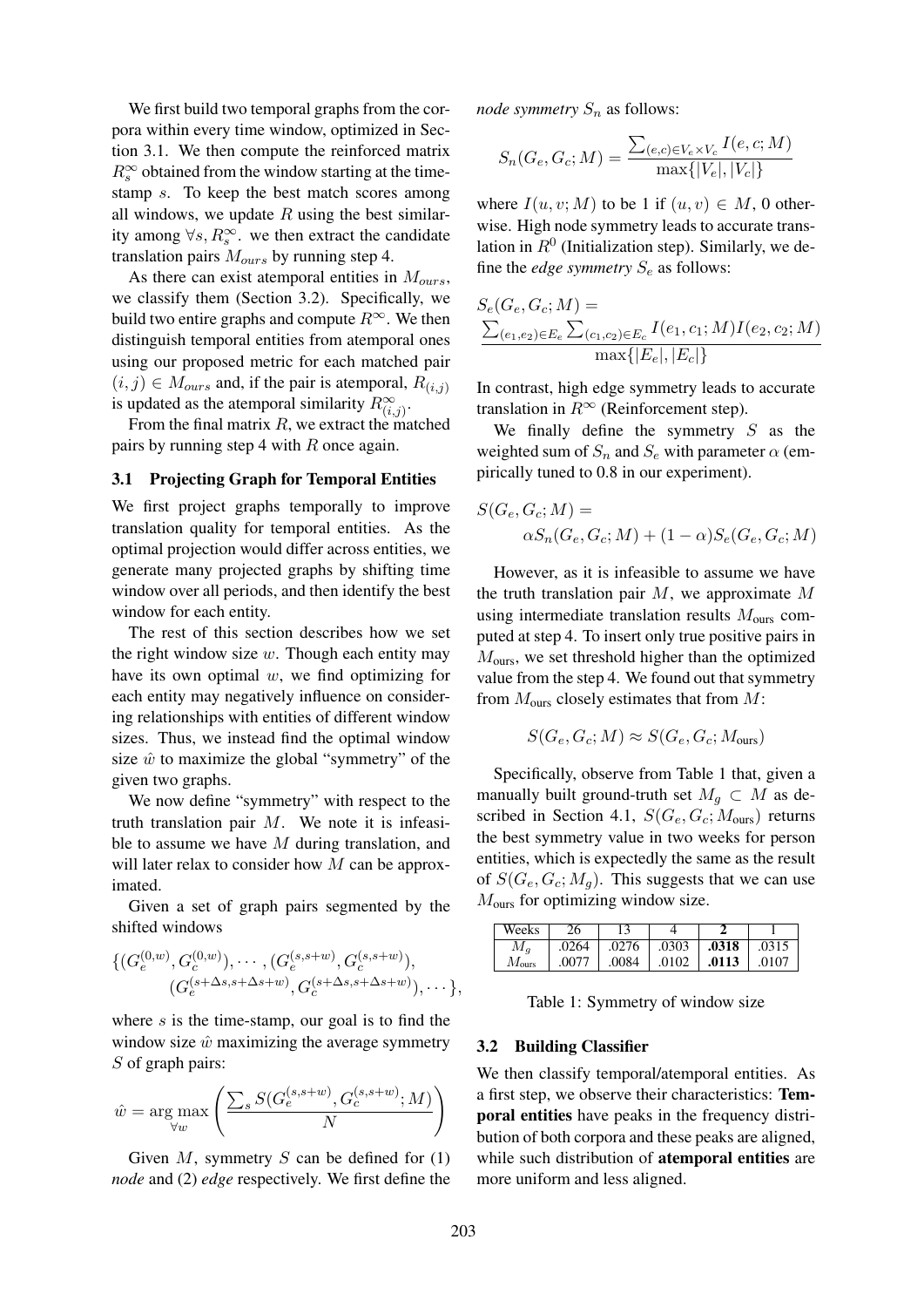Based on these observations, we identify the following criteria for temporal entities: (1) Their two distributions m in English corpus and n in Chinese corpus should have aligned peaks. (2) Frequencies at the peaks are the higher the better.

For the *first criterion*, we first normalize the two vectors  $\hat{\mathbf{m}}$  and  $\hat{\mathbf{n}}$  since two corpora have different scales, *i.e.*, different number of documents. We then calculate the inner product of the two vectors  $\mathbf{x} = \langle \hat{\mathbf{m}}, \hat{\mathbf{n}} \rangle$ , such that this aggregated distribution  $x$  peaks, only if both  $\hat{m}$  and  $\hat{n}$  peak at the same time.

For the *second criterion*, we have a spectrum of option from taking the frequencies at all peaks in one extreme, to taking only the maximum frequency in another extreme. A metric representing such a spectrum is p-norm, which represents sum when  $p = 1$  and maximum when  $p = \infty$ . We empirically tune the right balance to distinguish temporal and atemporal entities, which turns out to be  $p = 2.2.$ 

Overall, we define a metric  $d(\mathbf{m}, \mathbf{n})$  which satisfies both criteria as follow:

$$
d(\mathbf{m}, \mathbf{n}) = \left(\sum_{i=1}^{n} (\hat{\mathbf{m}}_i \hat{\mathbf{n}}_i)^p\right)^{\frac{1}{p}}
$$

For instance, this measure returns 0.50 and 0.03 for the distributions in Figure 1(a) and (b), respectively, from which we can determine the translation of Figure 1(a) is temporal and the one of Figure 1(b) is atemporal.

### 4 Experimental Evaluation

### 4.1 Experimental Settings

We obtained comparable corpora from English and Chinese Gigaword Corpora (LDC2009T13 and LDC2009T27) published by the Xinhua News Agency during the year 2008. From them, we extracted person entities and built two graphs,  $G_e$  =  $(V_e, E_e)$  and  $G_c = (V_c, E_c)$  by setting  $\eta = 20$ which was used in (Kim et al., 2011).

Next, we built a ground truth translation pair set  $M_q$  for person entities. We first selected 500 person names randomly from English corpus. We then hired a Chinese annotator to translate them into their Chinese names. Among them, only 201 person names were matched to our Chinese corpus. We used all such pairs to identify the best parameters and compute the evaluation measures.

We implemented and compared the following approaches denoted as the naming convention of listing of the used features in a parenthesis ():

- ( $PH+R$ ) in (You et al., 2010).
- ( $PH+CX+R$ ) in (Kim et al., 2011).
- ( $PH+CX+R+T$ ) in (Kim et al., 2012).
- (PH+CX+R+ST): This is our approach.

We evaluated the effectiveness of our new approach using four measures: MRR, precision, recall, and F1-score, where MRR (Voorhees, 2001) is the average of the reciprocal ranks of the query results defined as follows:

$$
MRR = \frac{1}{|Q|} \sum_{(u,v)\in Q} \frac{1}{rank_{(u,v)}},
$$

where  $Q$  is a set of ground-truth matched pairs  $(u, v)$  such that  $u \in V_e$  and  $v \in V_c$ , and  $rank_{(u, v)}$ is the rank of  $R_{(u,v)}$  among all  $R_{(u,w)}$ 's such that  $w \in V_c$ . We performed a 5-fold cross validation by dividing ground truth into five groups. We used four groups to training the parameters to maximize F1-scores, used the remaining group as a test-set using trained parameters, and computed average of five results. (bold numbers indicate the best performance for each metric.)

# 4.2 Experimental Results

#### Effect of window size

We first validated the effectiveness of our approach for various window sizes (Table 2). Observe that it shows the best performance in two weeks for MRR and F1 measures. Interestingly, this result also corresponds to our optimization result  $\hat{w}$  of Table 1 in Section 3.1.

| Weeks     | 26    | 13    |       |       |       |
|-----------|-------|-------|-------|-------|-------|
| MRR       | .7436 | .8066 | .8166 | .8233 | .8148 |
| Precision | .7778 | .7486 | .8126 | .8306 | .8333 |
| Recall    | .6617 | .6875 | .7320 | .7295 | .7214 |
| F1        | .7151 | .7165 | .7701 | .7765 | .7733 |

Table 2: Optimality of window size

#### Overall performance

Table 3 shows the results of four measures. Observe that (PH+CX+R+T) and (PH+CX+R+ST) outperform the others in all our settings. We can also observe the effect of selective temporality, which maximizes the symmetry between two graphs as shown in Table 1, *i.e.*, (PH+CX+R+ST)